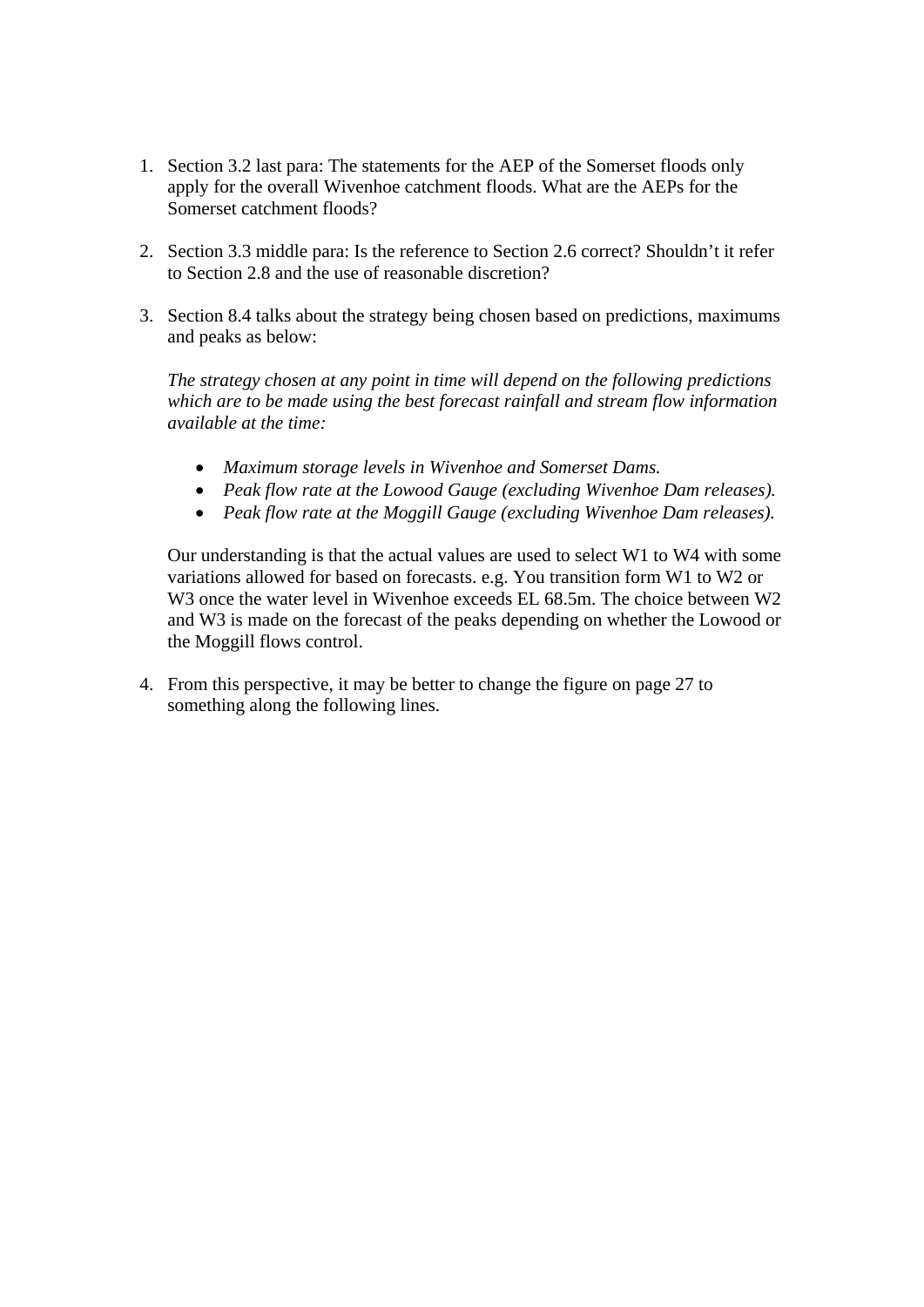## Wivenhoe Flood Strategy Flow Chart



5. All W strategies should refer to actual levels and flows and not the predicted levels and flows. Then W4A and W4B can be differentiated based on Predicted Maximum Lake Level.

I think there needs to be another criterion under Procedures W2 and W3 of not less than 1900  $\text{m}^3$ /s given for the target maximum flows. Otherwise if for example the natural peak flow at Lowood excluding Wivenhoe releases was only 1000 m<sup>3</sup>/s that becomes the target maximum flow there.

It may also be useful to specify that the peak outflow should not exceed the peak inflow (i.e the total inflow into Wivenhoe including Somerset outflows).

- 6. Section 8.5 Gate Closing Strategies … Should you be trying to clear the flood storage above EL 67.0 rather than 67.5?
- 7. Gate Operation Sequences Section 8.6
	- The final para of Strategy W4 (before strategy 4A) indicates 'there are no restrictions on gate opening increments or gate opening frequency once the storage level exceeds 74.0 AHD …' but W4A says openings to occur 'at the minimum intervals'.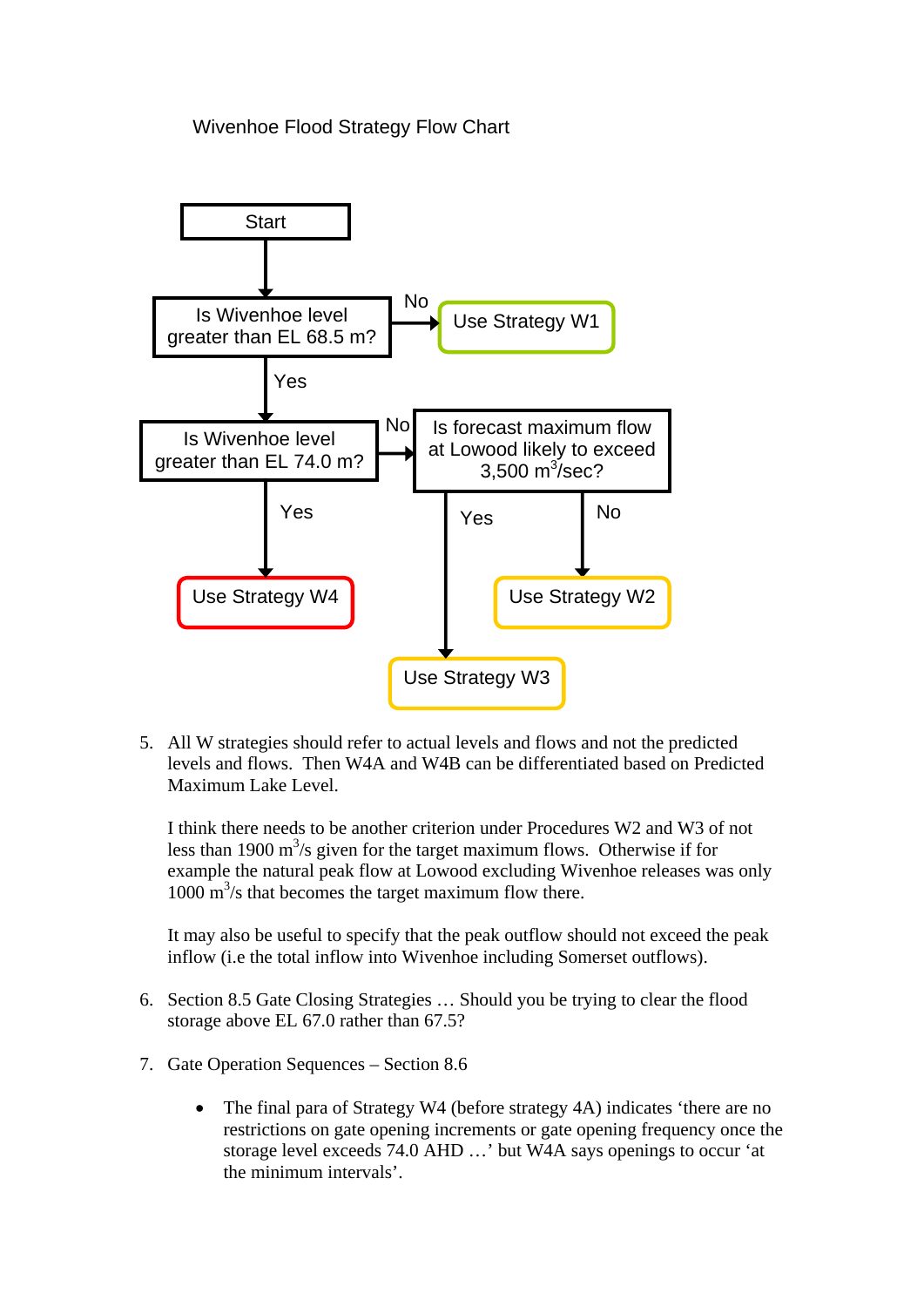The inclusion of the large Table in section 8.6 is not necessarily helpful and likely to be confusing. It is only really applicable for the loss of communications strategies. I am happy with the target of getting all the gates open before the first fuse plug triggers but while there are communications with the Flood Operations Centre, the gate opening rates are set by the Flood Operations Engineer.

Under normal circumstances, gate operation is not dependent on storage level until EL 74 is exceeded. It is solely based on a discharge. The Table suggests otherwise.

Even after EL 74 is reached the strategy is to open gates at minimum intervals until the water level begins to fall. That also is inconsistent with the Table.

All that is needed in Section 8.6 is the order of gate operation.

- Strategy S3 for Somerset When should it be applied? Should it only apply above say EL 102.25? What are the differences between S2 and S3?
- Appendix B Key Reference Gauges The gauge zero for Lowood is above the 1974 Gauge Height. Is this the case?
- The rating table for Wivenhoe in Appendix C… An annotation needs to be added to identify that part of the data for which the gate will be overtopped (this is to be avoided). You also need to indicate that these are discharges per gate. Also indicate in the Auxiliary Spillway ratings that they only apply once the fuse plugs are triggered.
- You need to make it clear that Case S1 (page 47) applies before each sluice is opened. Ie. If say there are two sluices open with a Somerset headwater above 99.31, an extra sluice is only opened if Wivenhoe is still falling at 10mm/hr. If it is rising, I would expect a sluice to be closed. You then wait the minimum interval before making the next decision.

A few other pretty insignificant suggestions

- The Definitions section has Dam Supervisor but the emergency procedures sections refer to 'officer in charge'
- 'Flood Operations Centre' could be added to the Definitions section
- Section 2.4 last paragraph  $2<sup>nd</sup>$  line there is an 'and' which should be 'an'
- Section  $3 All$  objectives apart from be at Full Supply Level at the conclusion of the event have a sub-section. Perhaps, to be consistent, we should include an objective to 'drain the flood storage within seven days of the peak headwater level occurring in the dam … i.e. Drain Wivenhoe flood storage within seven days of the headwater level peaking in Wivenhoe and drain the Somerset flood storage within seven days of the headwater level peaking in Somerset. One option might be to include it as a sub-set of the first objective to 'ensure the structural safety of the dams'.